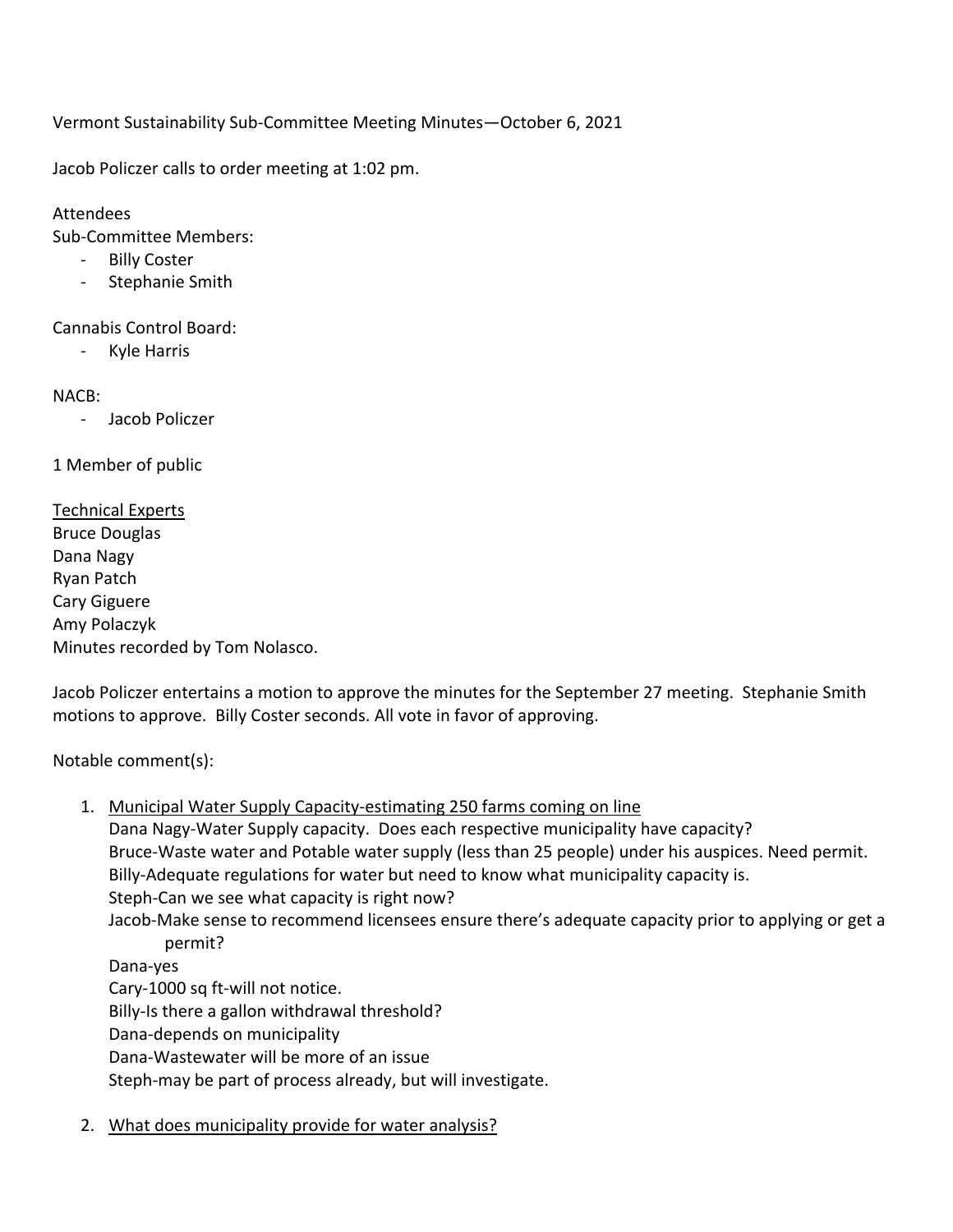Dana-varies but inorganics, organics, bacteria, copper, heavy metals

- 3. Water Discharge
	- a. Ryan Patch-author of RAP's, must keep records. Min threshold criteria-4 acres etc., soil loft rates, Most of program to prevent discharge of manure/animal waste
	- b. Cary-Cannabis won't fall under RAP so need to mirror agronomic practices of RAP
	- c. Jacob-Nutrient rich discharges a concern of Ag?
	- d. Cary-need additional protocol for input management. Some fall outside of agency
	- e. Jacob-how does RAP manage waste from small farm operations?
	- f. Ryan-Not really collected and managed under RAP
	- g. Bruce-non-sewage waste from indoor would likely trigger EPA regs so need to analyze nutrients
	- h. Cary-Encourage facilities not to have direct discharges
	- i. Bruce-Indirect discharge/non-point source have specific requirements to ensure properly dispersed
	- j. Jacob-most grows using drip irrigation so limits discharge from fields.
	- k. Stephanie-if indoor grow has leftover of nutrient mix, where does it go?
	- l. Jacob- Indoor cultivation can use fertigation systems that dispense nutrients direct into drains.
	- m. Bruce-no one size fits all, need to look at specifics
	- n. Amy-direct discharge and pretreatment. Very site specific. Volumes will likely be low. If don't hit federal requirements, then up to municipality to decide
	- o. Jacob-most of heavy load discharge would be high salinity and left over non-concentrated fertilizers.
	- p. Amy-biggest concerns are sewer use and ability to take phosphorous loading
	- q. Bruce-are facilities planning on recycling waste water?
	- r. Jacob-up to the grower
	- s. Billy-seems like it's all site specific that licenseholders won't nail down at beginning of process but find out later.
	- t. Amy-maybe have information days like for brewers
	- u. Kyle-ANR has some guidance and we need to all stay in contact to develop regs. Need to make it as easy as we can.
	- v. Jacob-Michigan and Colorado have good checklists we could review.
	- w. Jacob-water conservation perspective, does VT want to encourage?
	- x. Billy-no targeted strategy but preferred
	- y. John Beling-agree the need to be mindful
	- z. Jacob-if have more farmers, need to address low flow policy?
	- aa. Steph-groundwater/surface water diversion come into farming?
	- bb. Billy-complex and not sure where it stands
	- cc. John-concern if run out of water, then need to put policies in place. Have committee looking at it but fairly early on.
	- dd. Ryan-Maybe something this Fall
	- ee. Jacob-Title 6-shall educate farmers aspect. Nothing on cannabis cultivation. Is dept looking to develop educational materials?
	- ff. Ryan-can share what we have on hemp side and hope CCB creates something.
	- gg. Cary-statewide looking at only 10 acres that doesn't trip level for certified small farm
	- hh. Jacob-250 cultivators and 100 trying for first time, need to educate